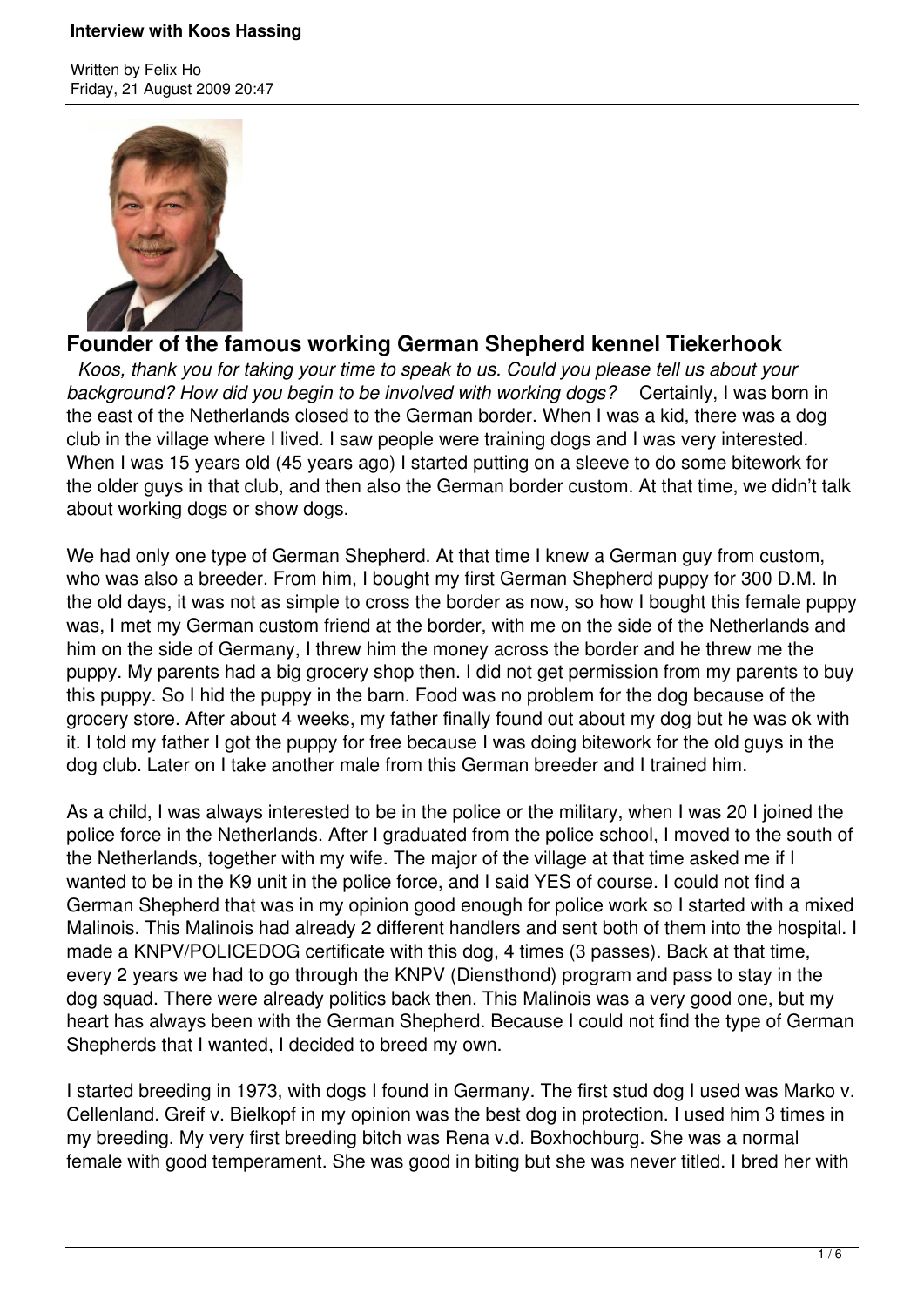Written by Felix Ho Friday, 21 August 2009 20:47

Marko to produce Anjou van Tiekerhook. I bred Anjou with Hero v. Lauerhof to produce Beauty van Tiekerhook. Then I bred Beauty with Greif to produce Esthera, who I produced only after 5 generations of my breeding. Esthera became my foundation brood bitch. She was a very strong willed dog, very stubborn in obedience but very good in bitework. It hardly took me any effort to get her to bite from the sleeve to the suit, and then from the suit to civil. She was very hard on the streets, but very stable in family environment, good with children. She was completely black. I had the idea of the foundation bitch then. She must be hard and without any flaws, and self-assured in all situations. She was dominant but not handler aggressive. I used her quite a few times.



### *Who has been the main influence in your breeding and training?*

In the early 80's, the German Shepherd started to split into working lines and beauty lines. I decided to breed dogs only from the working lines. Around that time I met Alfred Hahn from Kennel Busecker Schloss. Alfred has had influenced me the most in my breeding. At that time he was the man in my opinion that has introduced the better type working dogs. Alfred was a judge in conformation. He liked the dark sable dogs, which I also liked. I believe the dark colour has certain genetic linage with the working capacity in the German Shepherd. In the old days the most popular colour was the black and tan and also some dark sable and black. Because of Alfred I also came across Greif Lahntal and his son Sagus v. Busecker Schloss. Greif and Sagus where very hard dog and I used him both about 10 times in my breeding.

## *What makes you choose working with German Shepherd over other working breeds?*

Personal feelings, I always wanted a German Shepherd since I was a kid. This is the only thing I wanted from childhood. When I see people working with other breeds and make a spectacular performance, I appreciate it, but it is just not for me. My breed is German Shepherd.

### *What is the goal and vision of your breeding? What do you strive for? What is your philosophy and believes?*

My goal as a breeder is to produce genetically hard dogs with good health. Dogs that can bring us better dogs in the future. This is absolutely necessary. For me a hard dog is a dog that is robust in all phases. In Tracking he must be able to confront on natural way difficult conditions, handle firm corrections, and has the persistence to keep going without thinking about quitting. He can handle solid corrections in Obedience, learns from it without affecting his expression. In Protection he must have a full, powerful, and serious grip. The grip must be naturally full, but there must be more than only a full grip. The dog must be able to show natural ability to take the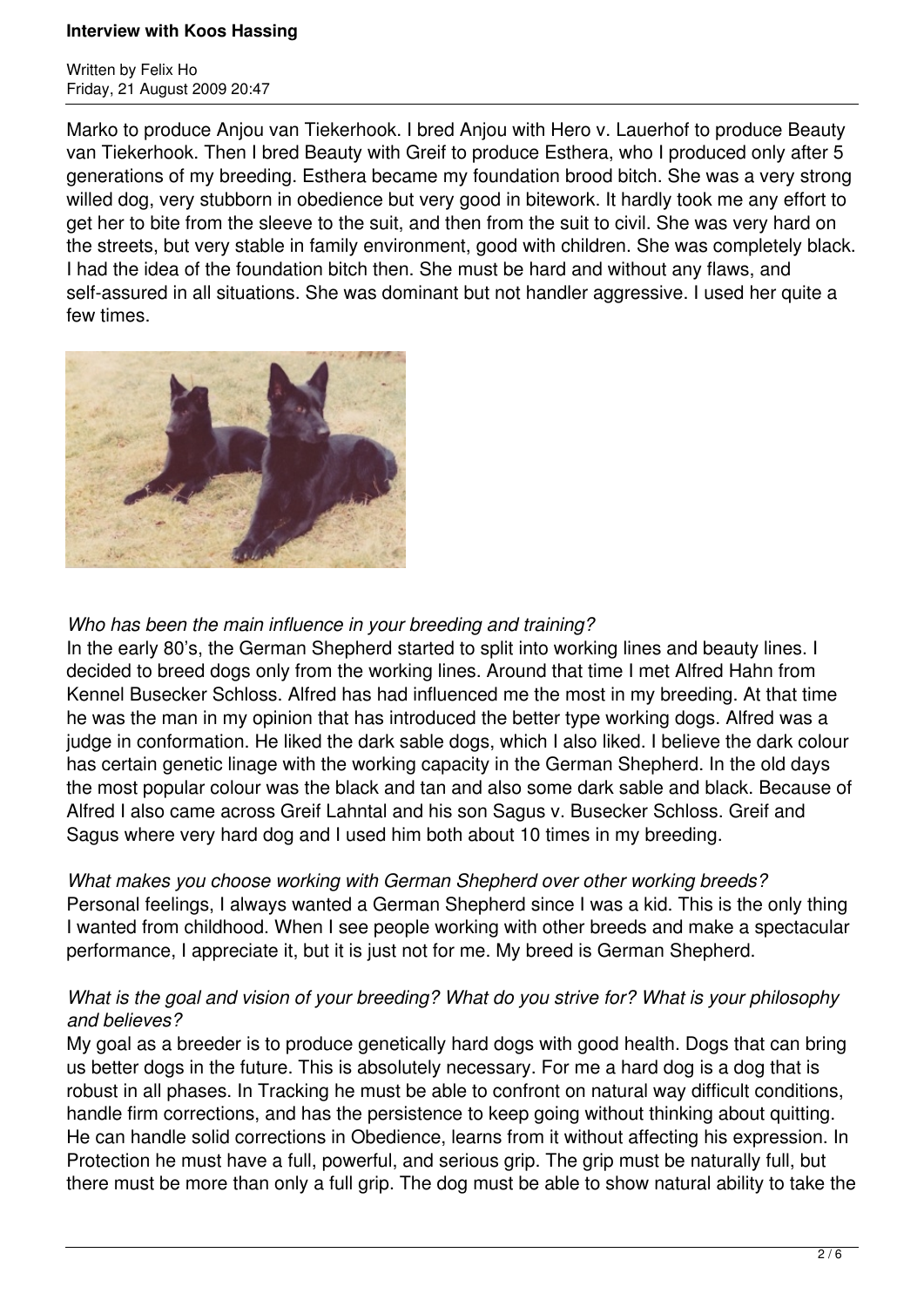Written by Felix Ho Friday, 21 August 2009 20:47

fight to the helper. He must be willing to actively challenge the helper. Some dogs fight very hard with the helper due to nervousness and some due to dominance. For some judges it is very hard to see the difference, because they have not enough knowledge to see it. In the protection phase, how many judges can see that the dog is confronting the helper or begging for the sleeve? And than dogs get high points, use for breeding and produce worse dogs. On this way of judging they kill the working abilities.

### *What are your favorite bloodlines? What do you like about them? How do they mix with each other?*

I prefer the mix of Greif, Sagus, Falko v. Haus Sindern. With this line I combine with Fero Zeutener Himmelreich. I also linebred on Grief and Fero to preserve the working abilities of these two dogs. I made the linebreeding first on Grief and later on Fero. I used also Xato Bose Nachbarschft. He brought me some very hard dogs especially with the Grief line. One of the best females in my breeding was Vixen van Tiekerhook. She came from the combination of Grief and Fero line. When I used Yoschy v.d. Dollenwiese, the hard, full, serious grip was continued. The father of Yoschy was Troll Bose Nachbarschaft, who was a son of Fero. I had Fero in my kennel for 7 months and saw also his super qualities but also some not so good things. But I think this was more a matter of training than from inside of the dog. So I can see this line is very potent with its traits. Yoschy brought me several KK1 dogs. After that I used Nick v. Heiligen Bosch, together with the Yoschy line, that produced Max and Manus van Tiekerhook. I saw that Nick and Yoschy form a very good mix, so I tried linebreeding them together, 2,2 Nick, 3,3 Yoschy, that produced Ziggy and Escha, also some good Mondioring dogs. Quick was a linebred of Yoschy. Noery is a Nick daughter. Gina is a Nick daughter. The next step that I made was the linebreeding on Nick. Noery and Max bring super dogs, they are both from Nick. I made a breeding with Ziggy and she continues that line. For sure Escha and Catch will do the same.

Some young and very talented females like Noeska-Nadja (Quick x Jim) and Laika (Thaira x Jim) and Radja (Catch x Jim) are coming up and I'm sure they will continue this line.

### *Who are your favorite dogs in the last 30 years? What can you tell us about these dogs? How do they produce?*

A good producer is a dog that can continue the line after many generations. He should be able to pass his strength into his progeny's and their progenies.

Greif-Fero-Troll-Yoschy and Nick did this. For sure some other good dogs did this. But I use them.

### *Could you tell us some of the best dogs you have bred?*

The dog that I like the most is Rick van Tiekerhook born in 1983. He was a son of Grief and Esthera. He competed in the European Championship. It was the time before we had the WUSV World Championship. Rick was a very impressive male in conformation, almost black. He was a very fast dog. You can see it in the way he picked up the dumbbell. His protection was one of the best I've ever seen. He was also a super tracker. He was very intense on the track. The best combination I produced using Rick was with Steffi. Steffi produce in Belgium the famous Orry von Haus Antverpa.(2x number 1 on the Word Cup). My other favorite male is Lanzo van Tiekerhook, who was a son of Sagus and Fanja (very sharp bitch, a little dangerous). And of course now my Max.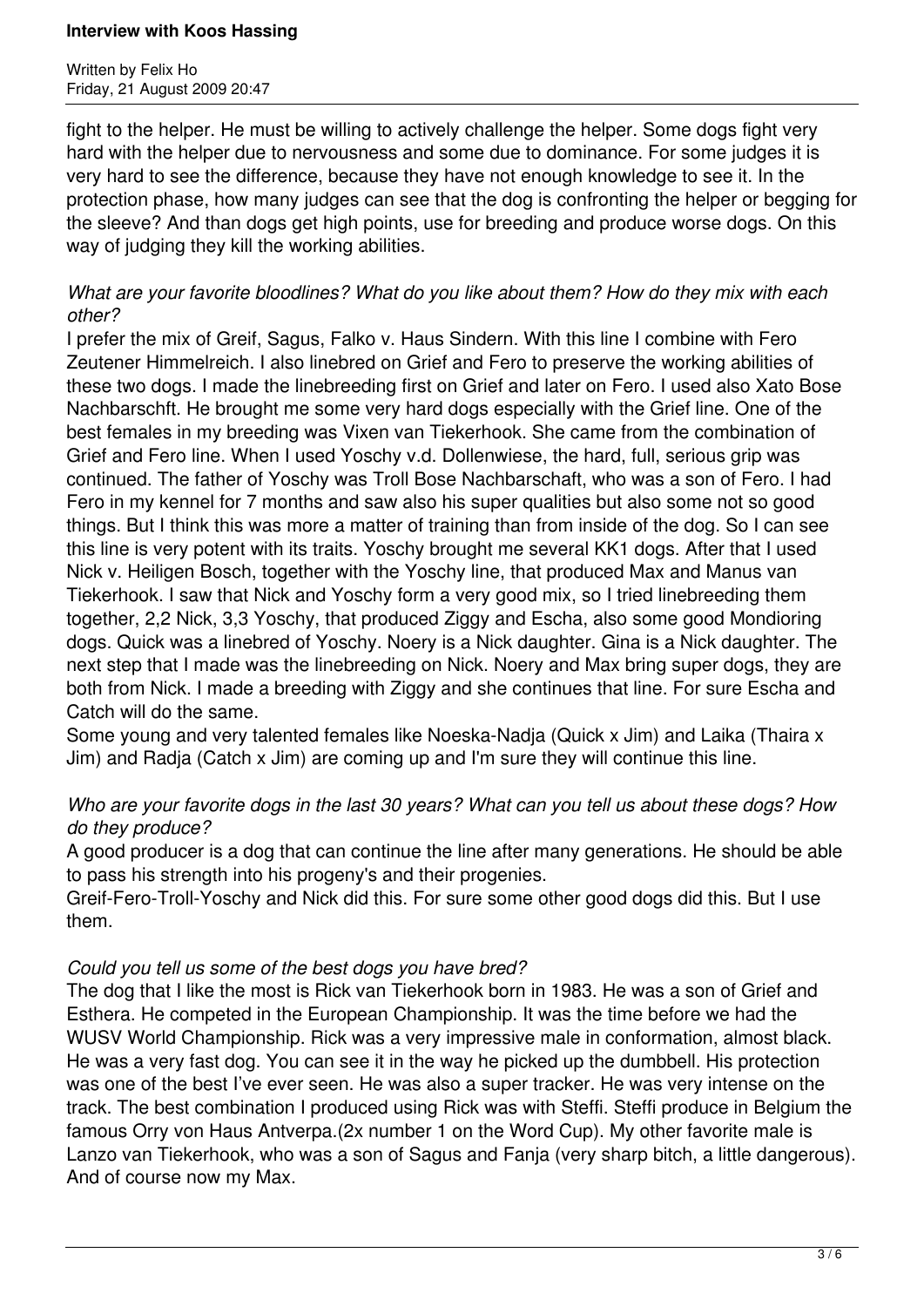Written by Felix Ho Friday, 21 August 2009 20:47

But I only could bred this dog by my selected and hard females

*Do you use a lot of line breeding? What dog do you like using for line breeding? What is your view in line breeding? How often do you line breed and when do you decide to do an out cross?* I do line breeding to save the important traits such as the hardness and dominance and social aggression. In line breeding you must not focus only on the dog you are line breeding on. What more important is the dogs around this dog you are using for line breeding. The families around the dog being line bred on are very important, because they have a lot of influence in the genes. This is the only thing we can learn from the show lines.

#### *What do you do to test your puppies?*

On the moment that the puppies are born, I want to see them being healthy. I want to see them finding their mother quickly and start suckling. I want to see them being competitive. If I see them without the survival instincts, I put them down by the vet on a respectable way. I raise them in a natural environment. When they are 6 to 7 weeks, I test how they bite on a towel or something soft, to see how the grip is. After that, I tease and stress them a little bit and see how they bite again. For a trainer's point of view, most good trainers prefer to develop a full calm grip in prey drive first, and then develop the protection drive or aggression as the pup grows older. For training, this is right. But I am a breeder, as a breeder I want to see how my pups bite in prey drive but also in aggression, so I get the information of how strong the genetic is. I always selected on that. This is in my opinion the only way to continue the working abilities.

### *What is your view in the protection phase in Schutzhund? What do you emphasize in your protection training?*

When I do it I always do it from the breeder's point of view. I keep mostly females because from working my own brood bitches, I know what I have. Inbite work, first I train my dogs on a bite roll. By the time they are about 8 months, they should be able to bite on a hard sleeve on a long attack. I want to see the genetics. When I train I do it to obtain information from the genetics of my dogs and not for the points. It is important for me to have a dog with strong barking. It is important for me to use a dog that is naturally balanced in prey drive and protection drive (aggression), and I develop them in my training. I bring out the aggression from the beginning. The dog must be able to channel protection drive into prey drive. I see that dogs in my breeding have the balance that I want. The most important thing for me is to bring out all the natural instinct of the dog, not to make something out that is not naturally there. I want to see a dog in different situations, not only on the trial field or the training field, but most importantly in a natural environment like his garden or the street or a forest. I can see more of the natural state of the dog.

### *What is your vision for your breeding in the next ten years?*

At the moment I'm very worried about the future. The sport at the moment, with all the technical things we have (clicker, ball, etc) bring us many fake dogs. This is not a problem, but many judges cannot see the difference, and also the helpers. A lot of trial helpers are not helping the judge to evaluate the dogs but they are helping the dogs instead. The ego, politics, and money involved bring us down. Now it's changing a little bit (influence of Gunther Diegel-Jurgen Ritzi) but 5 years ago, German Shepherds in a lot of working trials received V rating because of the training alone. In my opinion a V rating dog in a trial should be a really special dog in genetics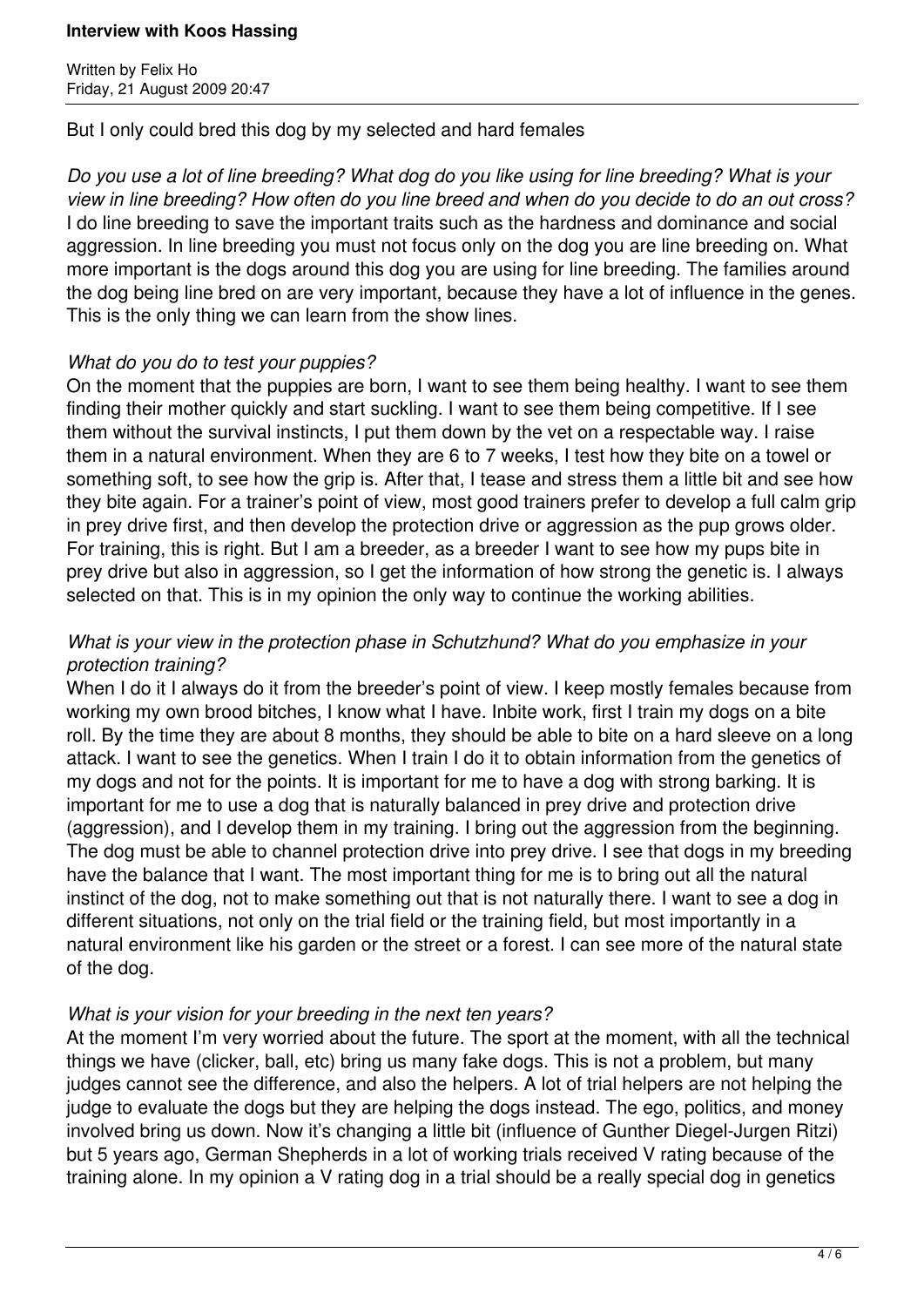Written by Felix Ho Friday, 21 August 2009 20:47

#### and good for breeding.

In the 60's, especially in the SV, there started to be show dogs. They decided to have protection in the Siegerhauptzuchtschau in Mannheim. The president of SV Dr. Funk then made the protection test, but the dogs couldn't even handle that. There were 2 dogs from the working lines and they were supper. So, Bodo v. Lierberg was first and his brother Bernd was 3rd. I was there in that show. At that time I was 15 or 16 years old and I brought a female to the protection. This female made a super protection. After that the show people started training their dogs for protection and it became a little bit better. Then came a new president Dr. Rummel, and the protection level went down. At that moment more politics came in. With politics, money, and ego, Walter and Hermann Martin ruined the German Shepherd breed. In my opinion, these 2 brothers also caused the split between the show lines and working lines. That was the beginning of the end of the German Shepherd. Dogs that were too big, hip problem, elbow problems, health programs all came out, too much line breeding. For the sport and police work, most people started going to the working lines because there was nothing else in the show lines anymore. That's why the shepherd people started using Malinois instead. For a lot of the working dog breeders, only biting is important, but for me, the conformation is important too. In the working dog people, a lot of people are going only for the points, just like most the show people want to breed only with the top ranking show dogs, but this makes the gene pool very small for the German Shepherd. And now there is no balance between the show line and working line. In 1996 came the Universalsieger. To enter this the dog must be selected for the BSP and also the Siegerhauptzuchtschau. I don't think this is a good idea because the dog is not good for both. These for me are only mediocre dogs, and in breeding the mediocre dogs are usually not good producers.

About four years ago changes in de rules for KORUNG were made. The changes are in favour of the show line dogs, who can hardly make it through a SchH.I exam. Most - if not all - of the working abilities in these dogs are gone. With the changes in KORUNG, with a substantially increased focus on control with out and holding, the SV tries to increase the quality of these dogs.

### **This is the theory; what happens in everyday life: The judges (Kormeisters) do what they individually please, either judging as before or adjusting (explained by them as an own interpretation) the rules to their own interest and benefit.**

For instance: A dog on KORUNG that releases (stops biting) on the moment the helper shows the stick, has had no hits from the stick, but is in good control of the handler **can still pass for KORUNG .** This is

what is happening today.

### **The sport is polluted; infected by politics, business (the big money) and ego. I'm afraid it will not ever change for the better. The top of the board in the SV and the VDH in the Netherlands accepts this all. Rules are made to satisfy the people who have ambition, yet these rules are not in any way enforced**.

Thinking of the German Shepherd as a working dog, and in particular its future, this seriously worries me. My honest opinion about more and more working line breeders is that these dogs